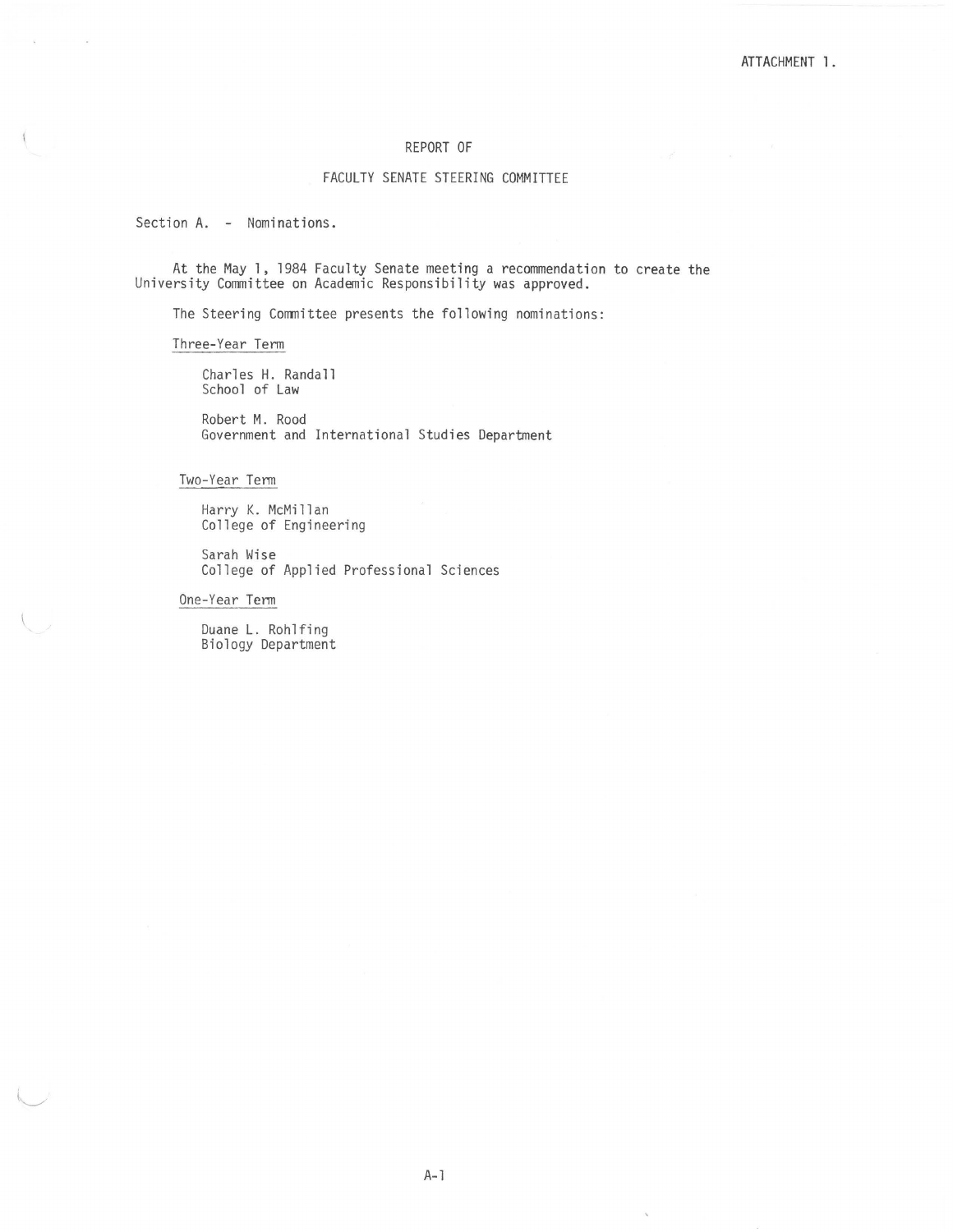Section B. - Faculty Senate Steering Committee Report.

# For information only:

#### THE EVALUATION OF THE PROVISIONAL YEAR

The Provisional Year Program calls for the Faculty Senate Steering Committee to conduct an evaluation of the Program during its third year and to submit appropriate recommendations to the Faculty Senate based upon that evaluation. It seems desirable to establish at the outset the basis for the evaluation. By formulating now the criteria for evaluation, we have a better idea of what information to acquire and what records to maintain. This will provide only the material for the evaluation; the actual judgment will be made by the Steering Committee and Faculty Senate at the time, 1986-87.

#### CRITERIA FOR EVALUATING THE PROVISIONAL YEAR PROGRAM

1. Success in enrolling students in the Provisional Year.

How many students applied for the P.Y.? How many were accepted and on what basis? How does the record of those accepted compare with the record of the average freshman admitted for that year? Were there students who were accepted but did not enroll? Why?

2. Success in retaining students for the entire year.

If students dropped out before the end of the year, how many dropped out, at what point in the course of the year, and for what reasons? Where did these students go?

3. Success in completing the Provisional Year with a minimum of 2.0 g.p.a.

How many of the students admitted initially completed the year with the required 2.0 g.p.a. minimum? What was the actual g.p.r. distribution? What did the students do who completed the year but without the required 2.0 g. p.a.?

4. Success in securing admission to the colleges of U.S.C., the branches, other institutions.

How many students completing the P.Y. with the required minimum 2.0 g.p.a. were admitted to the colleges of U.S.C. and to which colleges? Were any<br>of these conditional admissions, and if so, what were the conditions? How many students were rejected for admission and why? How many went to U.S.C. branches or to other institutions? Why did they go elsewhere?

5. Success in maintaining satisfactory progress toward a baccalaureate degree.

How many of the P.Y. students admitted into the colleges of U.S.C. are making satisfactory progress toward a degree as defined by the rules of that college? What percent of the P.Y. students is not making satisfactory progress toward a degree and how does this compare with the percent for<br>other students in the college? Have students dropped out of the colleges, and if so, at what stage in their academic careers and for what reasons? How does this compare with the retention rate for other students in the college? Instead of dropping out, did the P.Y. students transfer elsewhere and why? Have any of the P.Y. students been suspended for academic or other reasons? What is the g.p.r. of the P.Y. students? How does the suspension rate and g.p.r. compare with that of other students in the college?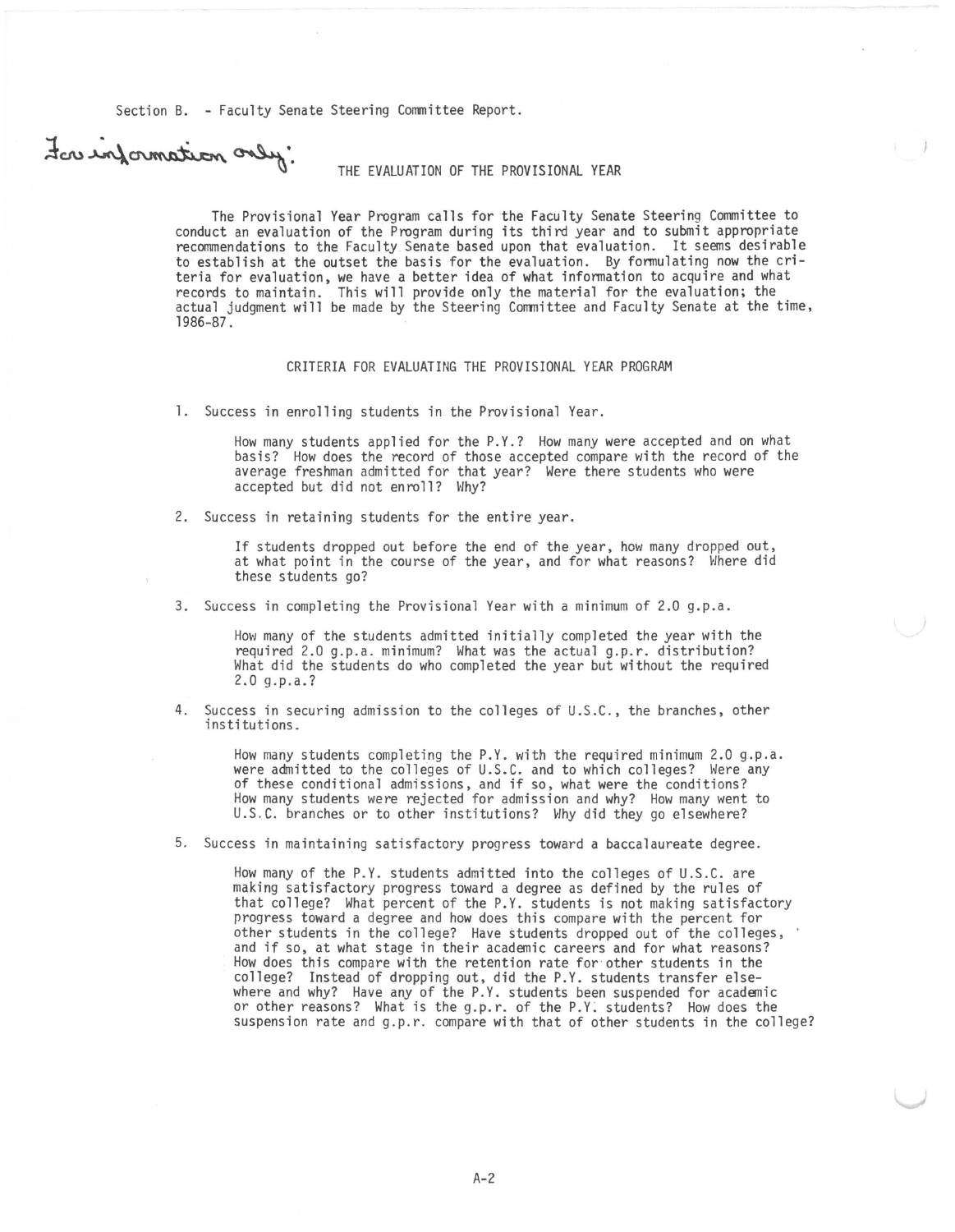Evaluation of Provisional Year Page Two

#### DATA NEEDED FOR EVALUATING THE PROVISIONAL YEAR PROGRAM

Data to be provided the Faculty Senate Steering Committee for the purpose of evaluating the Provisional Year Program. The information is to be sent to the Faculty Senate Office at the end of each semester for the academic years 1984-85, 1985-86 and 1986-87 to the extent possible.

- 1. By the Chairman of the Admissions Committee or the Director of Admissions:
	- The number of students applying for admission to the P.Y. program.

The number of students admitted to the P.Y. Program.

The names and student ID numbers of all admitted to the P.Y.

The predicted g.p.r. of those admitted.

- The evidence of "future academic growth and performance" which influenced the decision to admit.
- Comparison with the scores and records of the regular admittees for that year.
- Any information as to why students admitted to the P.Y. did not enroll.

2. By the Registrar:

- The transcripts (or summary data) of all students enrolled in the P.Y.<br>for that particular year separated to show the students completing the year with a minimum 2.0 g.p.a., students completing the year with less than a 2.0, and students who have withdrawn from the Program.
- 3. By the Faculty of the Provisional Year Program:
	- Any information as to why students withdrew from the P.Y. before the end of the year and what happened to these students.
	- The guidance given the students who did not secure admission to a baccalaureate program at U.S.C. and what happened to these students.
	- Any information as to why students admitted into a baccalaureate program at U.S.C. did not enroll.
- 4. By the Deans of the Colleges at U.S.C.:
	- The number of P.Y. students denied admission and the reasons for rejection.
	- The number of P.Y. students admitted and the conditions of admission if there were any.<br>  $\int_{\mathcal{Y}}$  the  $\int_{\mathcal{Y}}$  the  $\int_{\mathcal{Y}}$
	- IT there were any.<br>A list of the P.Y. courses accepted as applicable toward a degree.<br>A list of those not accepted and the reasons.
	- The number of P.Y. students making satisfactory progress toward a degree.